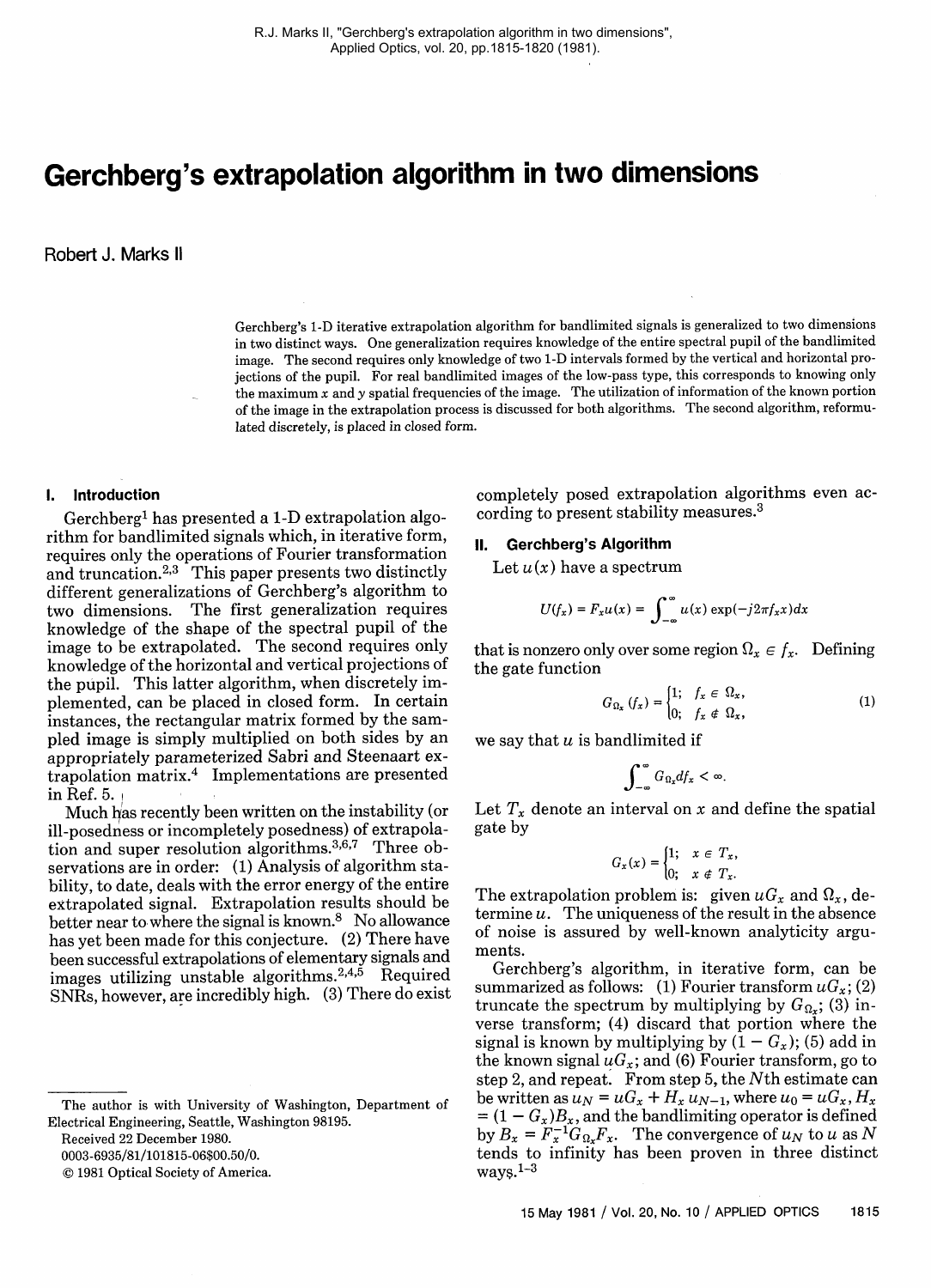# **Ill. Generalization to Two Dimensions**

Let  $u(x,y)$  have a spectrum

$$
U(f_x,f_y)=Fu(x,y)=\int_{-\infty}^{\infty}\int_{-\infty}^{\infty}u(x,y)\exp[-j2\pi(f_xx+f_yy)]dxdy.
$$

Let  $\Omega$  denote that region where U is nonzero. With reference to Fig. 1(d), let  $\Omega_x$  and  $\Omega_y$  denote the respective horizontal and vertical projections of  $\Omega$ . The image  $u$  is said to be bandlimited if

$$
\int_{-\infty}^{\infty}\int_{-\infty}^{\infty}G_{\Omega_x}G_{\Omega_y}df_xdf_y<\infty,
$$

where  $G_{\Omega_{\mathbf{y}}}$  is defined analogously to  $G_{\Omega_{\mathbf{x}}}$  in Eq. (1).

Let  $u$  be known within a region  $T$ . Define the corresponding aperture by

$$
G_T = \begin{cases} 1; & (x,y) \in T, \\ 0; & (x,y) \in T. \end{cases}
$$

Similarly, we define the spectral pupil as

$$
G_{\Omega} = \begin{cases} 1; & (f_x, f_y) \in \Omega, \\ 0; & (f_x, f_y) \notin \Omega. \end{cases}
$$

Then, in iterative form, Gerchberg's extrapolation algorithm can be straightforwardly generalized to two dimensions as follows: (1) Fourier transform  $\mu G_T$ ; (2) multiply by spectral pupil  $G_{\Omega}$ ; (3) inverse transform; (4) discard the region where the image is known by multiplying by  $(1 - G_T)$ ; (5) add in the known signal  $\mu G_T$ ; and (6) Fourier transform, go to step 2, and repeat.

From the above description, the Nth estimate of  $u$ can be written from step 5 as  $u_N = uG_T + (1 - G_T)$ - $B_0 u_{N-1}$ , where  $u_0 = u G_T$  and the bandlimiting operator is defined as  $B_{\Omega} = F^{-1} G_{\Omega} F$ . Equivalently, we can show inductively that

$$
u_N = \sum_{n=0}^{N} H^n u G_T,
$$
\n(2)

where  $u_0 = uG_T$ , and

$$
H = (1 - G_T)B_{\Omega}.
$$
 (3)

Inspired by Papoulis's 1-D proof, proof of the convergence of  $u_N$  to u in Eq. (2) is offered in Appendix A for some nonseparable  $G_T$ 's. Implementation of this algorithm on a coherent processor has recently been proposed.9

Note that Gerchberg's algorithm in this form is sensitive to the spectral pupil  $\Omega$ . If this area is overestimated, erroneous spectral data are introduced in each iteration. Underestimation results in deletion of spectral information. In the next section, we present an alternate extension of Gerchberg's algorithm to two dimensions which requires knowledge of only  $\Omega_r$  and  $\Omega_{\mathbf{y}}$ .

## **IV. Alternate Generalization**

Consider the case where  $T$  consists of one or more disjoint islands as pictured in Fig. 1(a). Consider the 1-D function corresponding to the horizontal slice of  $uG_T$  at  $y = y_0$ . The duration of this function is dictated by T. To extrapolate the slice, however, we must also know its corresponding 1-D bandwidth interval. To determine this bandwidth interval, consider the spec-



Fig. 1. Illustration of the equivalence of bandwidth intervals of parallel slices of a bandlimited image.

trum in Fig.  $1(d)$  and its inverse transform in y in Fig. 1(b). View the inverse transform from Fig. 1(d) to Fig. 1(b) as being performed along vertical slices. If the slice intersect  $\Omega$ , we are inverse transforming a function with compact support. From the uncertainty principle of Fourier analysis, the result is a function which is bandlimited (in the 1-D sense) and is thus nowhere identically zero. If the slice does not intersect  $\Omega$ , the inverse transform is, of course, zero. We thus conclude that the function in Fig. 1(b) is nonzero only within the shaded strip defined by the interval  $\Omega_x$ . The bandwidth interval of the horizontal slice in Fig. 1(a) is, therefore,  $\Omega_x$ , regardless of our choice of  $y_0$ . Generalizing, we conclude that two 1-D functions corresponding to two parallel slices of a bandlimited image have identical bandwidth intervals. Note, as shown in Fig. 1(c) for the vertical case, this interval can be disjoint.

With knowledge of the duration and bandwidth intervals of each horizontal slice, we can apply Gerchberg's algorithm in one dimension to each horizontal slice in Fig. 1(a) and generate  $uG_v$ . Then, using the bandwidth interval  $\Omega_y$ , this result can be vertically extrapolated to yield u over the entire  $(x,y)$  plane.<br>Note that, unlike the generalization in the previous

section, this 2-D extrapolation scheme requires knowledge of only  $\Omega_x$  and  $\Omega_y$  (instead of  $\Omega$ ). For real bandlimited images of the low-pass type,  $\Omega$  is a single centered symmetric area, and  $\Omega_x$  and  $\Omega_y$  can be determined from the maximum frequencies of the image in the x and y directions.

Mathematically, we can write the horizontal extrapolation within  $T_{\gamma}$  as

$$
uG_y = \sum_{m=0}^{\infty} H_x^m uG_T, \qquad (4)
$$

where

$$
H_x = (1 - G_T)B_x,
$$
  
\n
$$
B_{\eta} = F_{\eta}^{-1}G_{\Omega_{\eta}}F_{\eta}, \quad \eta = x, y.
$$
\n(5)

Vertical extrapolation follows as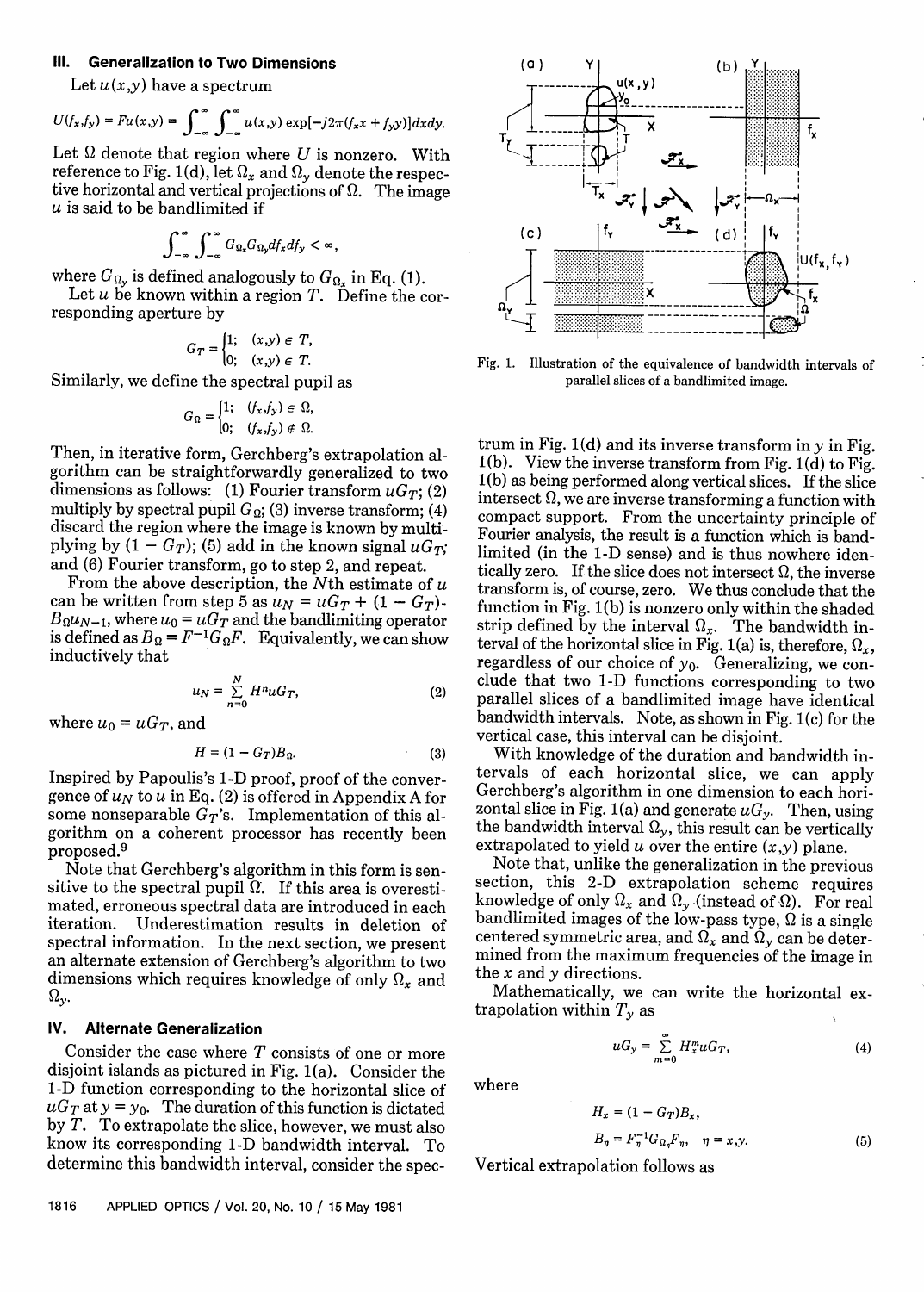$$
u = \sum_{n=0}^{\infty} H_y^n u G_y = \sum_{n=0}^{\infty} H_y^n \sum_{m=0}^{\infty} H_x^m u G_T,
$$
 (6)

where

$$
H_y = (1 - G_y)B_y,\t\t(7)
$$

and  $G<sub>y</sub>$  is the gate corresponding to  $T<sub>y</sub>$ , the vertical projection of  $T$  [see Fig. 1(a)].

#### **V. Algorithm Comparison**

A contrast between the algorithms in Secs. III and IV is desirable. Algorithm 1, presented in Sec. III, requires knowledge of the entire spectral pupil region  $\Omega$ . Algorithm 2 (Sec. IV) requires only knowledge of two projections of  $\Omega$ :  $\Omega_x$  and  $\Omega_y$ . We are thus utilizing less information in this case and, as might be expected, will in some sense diminish algorithm effectiveness.

Consider Fig. 2 in which we wish to extrapolate  $\mu G_T$ . Using algorithm 2, the value of the extrapolation at point  $P_1$ , which lies within  $T_y$ , is determined solely from information gained from the intersection of  $\mu G_T$  with line  $L_1$ . Point  $P_2$  lies in the area where we have extrapolated the horizontal extrapolation. Point  $P_3$  is a hybrid case—formed both from information from  $\mu G_T$ and the horizontal extrapolation.

Thus we conclude that algorithm 2 extrapolates to a point using only 1-D slices of the original signal and/or previous extrapolations. Every point exterior to *T,* however, is related to every point within T. This observation is made clear upon inspection of point *P4* in Fig. 2. The extrapolated value at *P4* can, in principle, be determined from the intersection of any line through *P4* that intersects T.

Algorithm 1, on the other hand, clearly relates each interior point to each exterior point with the price that the entire spectral region,  $\Omega$ , must be known.

#### **VI. Algorithm 2 in Iterative Form**

The algorithm in Sec. IV can be placed in iterative form by rewriting Eq. (6) as

$$
u=\sum_{n=0}^\infty\sum_{m=0}^nH_y^{n-m}H_x^muG_T,
$$

and, in the spirit of iteration, define

$$
u_N = \sum_{n=0}^{N} \sum_{m=0}^{n} H_y^{n-m} H_x^m u G_T.
$$
 (8)

Illustrations of the convergence of *UN* to u are given in Appendix B. Note that

$$
u_N = u_{N-1} + v_N, \tag{9}
$$

where

$$
v_N = \sum_{m=0}^N H_y^{N-m} H_x^m uG.
$$

Furthermore,

$$
v_N = H_y v_{N-1} + w_N, \t\t(10)
$$

where  $w_N = H_x^N u G_T$ . Obviously,

$$
w_N = H_x w_{N-1}.\tag{11}
$$

Equations  $(9)$ – $(11)$  define an iterative form of Eq.  $(8)$ with initialization  $u_0 = v_0 = w_0 = uG_T$ .



Fig. 2. Illustration of the contribution of the known portion of an image to its extrapolation.

#### **VII. Algorithm 2 in Closed Form**

In this section, the image extrapolation algorithm in Sec. IV is placed in closed form. Consider first the case where  $G_T = G_x G_y$  is a rectangle centered about the origin. Let  $uG_T$  be sampled and placed in a rectangular matrix  $\hat{u}_T$ . Then the result of the Mth 1-D horizontal extrapolated image,  $\hat{u}_M$ , is, from Eq. (4),

$$
\hat{u}_M = \sum_{m=0}^{M} \hat{u}_T \left( \mathbf{H}_x' \right)^m, \tag{12}
$$

where the prime denotes matrix transposition. The  $H_x$ matrix is the discrete equivalent of Eq. (5) within *Ty:*  $H_x = (I - \hat{G}_x)B_x$ , where I denotes the identity matrix, and  $\hat{G}_n$ ,  $\eta = x,y$ , is a square gate matrix corresponding to  $G_n$ . It contains ones and zeros appropriately placed on the diagonal and is elsewhere zero. The  $B_x$  matrix, corresponding to  $B_x$ , is

$$
\mathbf{B}_{x} = (\mathbf{D}^{-1}\hat{G}_{\Omega_{x}}\mathbf{D})',
$$

where D is the discrete Fourier transform matrix, and  $\hat{G}_{\Omega_{\pmb{x}}}$  is the square gate matrix corresponding to  $G_{\Omega_{\pmb{x}^*}}$ 

From (6), we can vertically extrapolate to give

$$
\hat{u}_{NM} = \sum_{n=0}^{N} \mathbf{H}_{y}^{n} \hat{u}_{T},\tag{13}
$$

where

$$
\mathbf{H}_y = (I - \hat{G}_y)\mathbf{D}^{-1}\,\hat{G}_{\Omega_y}\mathbf{D}.
$$

Note that, if  $T_x = T_y$  and  $\Omega_x = \Omega_y$ , then  $H_x = H'_y$ . Substituting Eq. (12) into Eq. (13) gives

$$
\hat{u}_{NM} = \mathbf{E}_N \hat{u}_T \mathbf{E}_M',\tag{14}
$$

where

$$
E_L = \sum_{r=0}^{L} H'_n; \quad (l,r,\eta) = (M,n,x), (N,m,y).
$$

 $E_L$  is recognized as one of Sabri and Steenaart's 1-D extrapolation matrices.<sup>4</sup> It can be found digitally through straightforward matrix multiplication.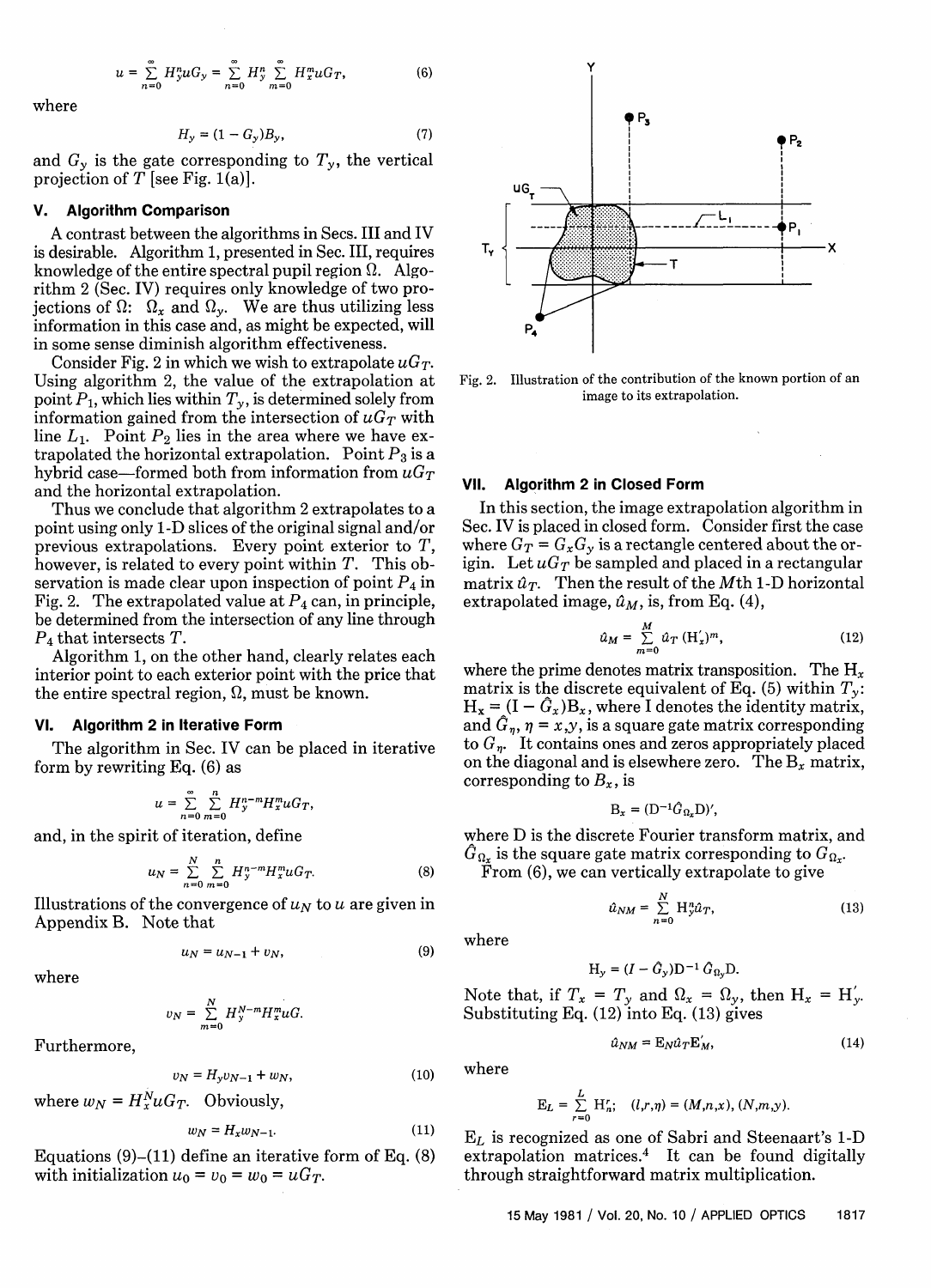

Fig. 3. Regions of convergence.



Fig. 4. Parametrization illustration for the case where an image is known outside of a finite region.

The second form of the extrapolation matrix can be found form matrix inversion. Assuming convergence, we have

$$
\mathbf{E}_{\eta} \equiv \lim_{L \to \infty} \mathbf{E}_{L} = (I - \mathbf{H}_{\eta})^{-1}
$$

Then Eq. (14) becomes

$$
\hat{u} = \mathbf{E}_y \hat{u}_T \mathbf{E}_x'.
$$
 (15)

Some example implementations of this closed form 2-D extrapolation scheme are given in Ref. 5.

Note that the extrapolation matrices in both Eqs. (14) and (15) are parametrized by  $T_{\eta}$  and  $\Omega_{\eta}$ ;  $\eta = x,y$ . Since each horizontal slice of  $uG_T$  is known over the same interval  $T_x$  and has the same bandwidth,  $\Omega_x$ , the same extrapolation matrix is used for each slice. The same is true for the vertical extrapolation. Note again that, if  $T_x = T_y$  and  $\Omega_x = \Omega_y$ , then  $E_y = E'_x$ .

A straightforward generalization holds when  $G_T$  has a finite  $T_x$  and  $T_y$  but is not separable. For a given y within  $T_y$ , we can extrapolate each horizontal slice of  $uG_T$  using an extrapolation matrix parametrized by the same bandwidth interval,  $\Omega_x$ , and the interval corresponding to the intersection of the horizontal line at our

chosen y with  $G_T$ . Once  $uG_T$  is extrapolated into a horizontal strip within  $T_y$ , vertical extrapolation can be performed with a single extrapolation matrix par-<br>ametrized by  $T_y$  and  $\Omega_y$ .

The algorithm, in fact, is applicable to all  $T$  such that a single vertical or horizontal extrapolation does not fill the entire plane. Consider, for example, Fig. 3 and let  $T = T_4$ . The horizontal extrapolation would fill  $T_3$ . The vertical extrapolation would then fill  $T_1$  and  $T_2$ .<br>Proof of convergence of Eq. (8) for the case where  $T = T_2$  is contained in Appendix B.

## **Vil. Augmentation of Algorithm 2**

Algorithm 2 is not applicable to the case where  $T$  is chosen such that a single vertical or horizontal extrap-<br>olation fills the plane. Such a case is when  $T = T_1 U T_4$ in Fig. 3. An alternate approach is thus necessary.

Consider first the case where  $u$  is known outside a finite region as illustrated in Fig. 4. Denote the region where u is not known by  $T_c$ . Let  $t_x$  and  $t_y$  be the corresponding horizontal and vertical projections.

One method of extrapolation for this case is simply to extrapolate vertically within the  $t_x$  interval. Specifically, for  $x \in t_x$ ,

$$
u=uG_T+(1-G_T)\sum_{n=1}^{\infty}H_y^n uG_T
$$

where, instead of Eq. (7), we define

$$
H_{y} = (1 - G_{T})B_{y}.
$$
 (16)

Note that the image outside of the vertical strip defined by  $t_x$  is not even used in this scheme.

A second method of extrapolation, equivalent to averaging, uses both the  $t_x$  and  $t_y$  strips:

$$
u = uG_T + \frac{1}{2}(1 - G_T) \sum_{n=1}^{\infty} (H_x^n + H_y^n) uG_T,
$$

with operator definitions in Eqs. (5) and (16). This relation can be straightforwardly placed in iterative form:

$$
u_N = u_{N-1} + \frac{1}{2}v_N + \frac{1}{2}w_N,
$$
  
\n
$$
v_N = G_{t_2}H_xv_{N-1},
$$
  
\n
$$
w_N = G_{t_x}H_yw_{N-1},
$$

with initializations

$$
u_0 = G_{t_x} G_{t_y} u G_T,
$$
  

$$
v_0 = G_{t_y} u G_T,
$$
  

$$
w_0 = G_{t_x} u G_T,
$$

where

$$
G_{t_{\eta}}(\eta) = \begin{cases} 1; & \eta \in t_{\eta}; \\ 0; & \eta \in t_{\eta}. \end{cases} \quad \eta = (x,y),
$$

One might conclude that better extrapolation can be gained by averaging the contributions of a larger and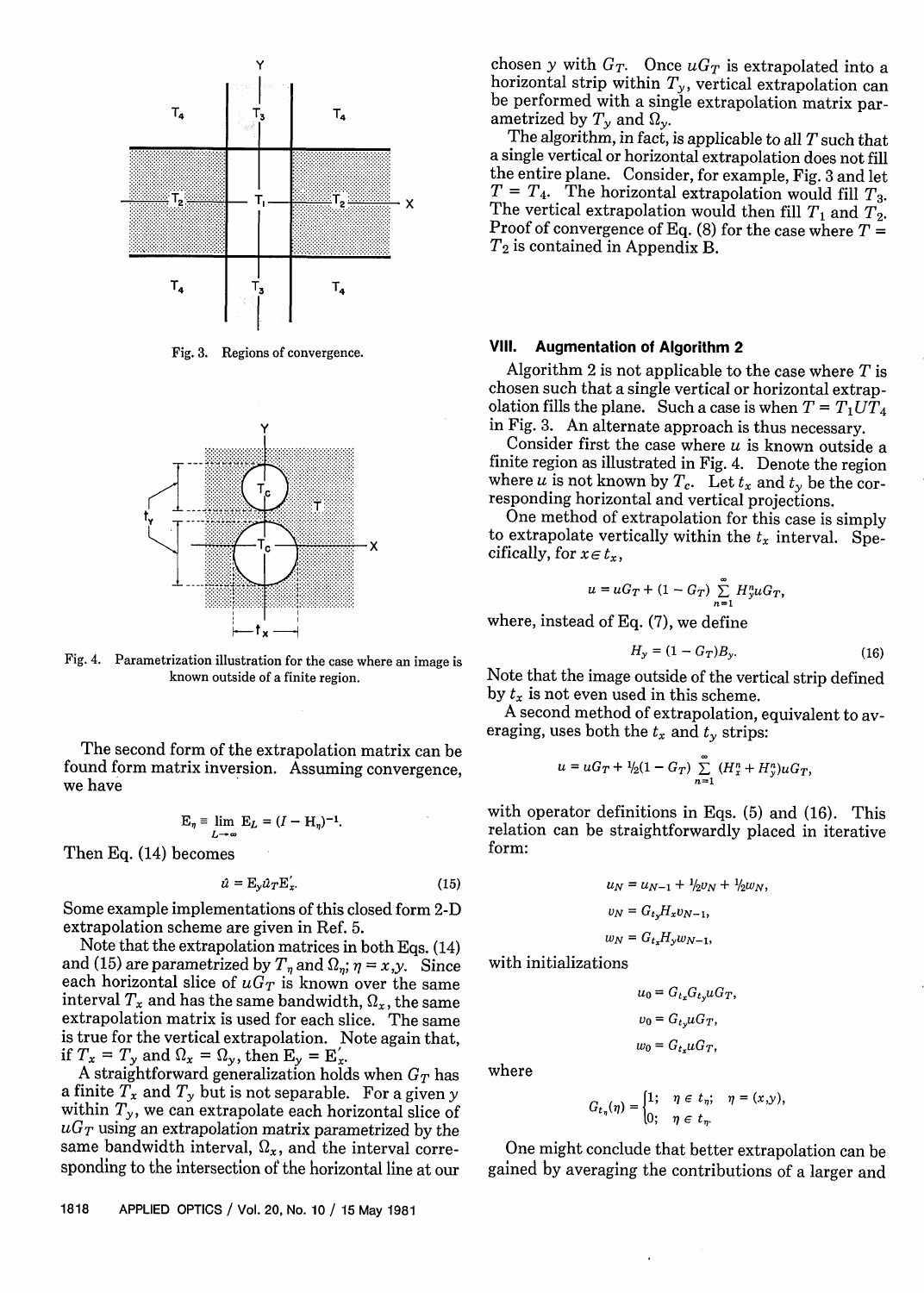-larger number of radial strips. Radial extrapolation could be similarly applied to the algorithm in Sec. VI. Each radial strip, however, requires knowledge of another projection of  $\Omega$ . Thus, in the limit, we would require complete knowledge of  $\Omega$ .

This work was generously supported by the National Science Foundation under grant ENG-79-08009.

## **Appendix A**

Our purpose here is to prove the convergence of  $u_N$ to  $u$  in Eq. (2) as  $N$  tends to infinity. In all cases, we will assume  $\Omega$  to be a 2 $W_x \times 2W_y$  rectangle centered about the origin.. Define

$$
G_c = \begin{cases} 1; & |\eta| \le c/2, \\ 0; & |\eta| > c/2, \end{cases}
$$
 (A1)

where  $(c,n) = (a,x)$  or  $(b,n)$ . In this case, the familiar integral equation,  $10,11$ 

$$
\lambda_r \psi_r(\eta) = 2W_\eta \int_{-c/2}^{c/2} \psi_r(\xi) \operatorname{sinc} 2W_\eta (\eta - \xi) d, \quad (A2)
$$

[where  $(r,c,\eta) = (p,a,x)$  or  $(q,b,y)$  and sincx = sin $\pi x$ /  $\pi x$ , has as a solution the set of prolate spheroidal wave functions parametrized by the space-bandwidth product  $2W<sub>n</sub>C$ . The eigenvalues have the property that

$$
0 < \lambda_r < 1. \tag{A3}
$$

The eigenfunctions  $\psi_r$  in Eq. (A2) are obviously bandlimited and are thus not altered by filtering:

$$
\psi_r(\eta) = 2W_\eta \int_{-\infty}^{\infty} \psi_r(\xi) \operatorname{sinc} 2W_\eta(\eta - \xi) d\xi.
$$
 (A4)

Equations (A2) and (A4) can be equivalently stated in operator form as

$$
B_{\eta}\psi_r G_c = \lambda_r \psi_r, \tag{A5}
$$

$$
B_{\eta}\psi_r = \psi_r. \tag{A6}
$$

Any bandlimited image with the specified bandwidth region,  $\Omega$ , can be written as

$$
u = \sum_{pq} u_{pq} \psi_p \psi_q. \tag{A7}
$$

The determination of  $u_{pq}$  from  $uG_T$  will be specified in each example to follow.

*Case 1:* Consider first the nonseparable case when u is known outside of an  $a \times b$  rectangle. That is,  $G_T$  $= 1 - G_a G_b$ . The expansion coefficients can then be found from

$$
u_{pq} = \frac{1}{1 - \lambda_p \lambda_q} \int_{-\infty}^{\infty} \int u G_T \psi_p \psi_q dx dy.
$$
 (A8)

Using Eqs. (A5), (A6), and (2), we can inductively show that, for  $n \geq 1$ ,

$$
H^{n}\psi_{p}\psi_{q}G_{T}=(1-G_{T})\; (\lambda_{p}\lambda_{q})^{n-1}\, (1-\lambda_{p}\lambda_{q})\psi_{p}\psi_{q}.
$$

Substituting Eq. (A7) into Eq. (2) thus yields

$$
u_N = uG_T + (1 - G_T) \sum_{pq} u_{pq} \psi_p \psi_q (1 - \lambda_p \lambda_q) \sum_{n=1}^N (\lambda_p \lambda_q)^{n-1}
$$
  
=  $uG_T + (1 - G_T) \sum_{pq} u_{pq} \psi_p \psi_q [1 - (\lambda_p \lambda_q)^N].$  (A9)

From Eq. (A3) the term  $(\lambda_p \lambda_q)^N \to 0$  as  $N \to \infty$ , and Eq. (A9) becomes Eq. (A7).

*Case 2:* Here we choose  $G_T = 1 - G_a(1 - G_b)$ . Thus,  $u$  is known everywhere but within two semi-infinite vertical strips  $T = T_1 U T_3 U T_4$  in Fig. 3. The proof here is the same as above, except, instead of Eq. (A8), the expansion coefficients are determined from

$$
u_{pq} = \frac{1}{1 - \lambda_p (1 - \lambda q)} \int_{-\infty}^{\infty} \int u G_T \psi_p \psi_q dx dy.
$$

Equation (A9) remains identical, except that, instead of  $[1 - (\lambda_p \lambda_q)^N]$ , we obtain the term  $1 - [\lambda_p(1 - \lambda_q)]^N$ , which, due to Eq. (A3), also converges to unity.

Similar proof can be generated for the cases where  $G_T$  $= G_a G_b$ ,  $\hat{1} - (1 - G_a)(1 - G_b)$ ,  $G_a (1 - G_b)$ , etc.

## **Appendix B**

*Case 1:* In this section the alternate form of Gerchberg's iterative extrapolation algorithm in two dimensions [Eq. (8)] is proved first for the case where  $G_T = G_a G_b$ . Thus,  $G_x = G_a$  and  $G_y = G_b$ . Also, let have single symmetric projections of  $2W_x$  and  $2W_y$ . We begin by rewriting Eq. (8) as

$$
u_N = uG_T + \sum_{n=1}^{N} H_x^n uG_T + \sum_{n=1}^{N} H_y^n uG_T + \sum_{n=1}^{N} \sum_{m=1}^{n-1} H_y^{n-m} H_x^m uG_T.
$$
\n(B1)

As we shall demonstrate, each of these four terms corresponds to the disjoint regions on the  $x-y$  plane illustrated in Fig. 3. The first term,  $uG_T$ , is our original image and thus exists only in region  $T = T_1$ . The second term corresponds to the horizontal extrapolation result and exists only in region  $T_2$ . The third term similarly exists only in  $T_3$ . The final term corresponds to the extrapolated extrapolation and exists only in region  $T_A$ .

We will now examine the terms individually. Using the results of Appendix A, we can express  $u$  as in Eq. (A7), where

$$
u_{pq} = \frac{1}{\lambda_p \lambda_q} \int_{-\infty}^{\infty} u G_T \psi_p \psi_q dx dy.
$$

 $Consider first the second term in Eq. (B1). From Eqs.$  $(5)$ ,  $(A5)$ , and  $(A6)$ , we can inductively show that, for n  $\geq 1$ ,

$$
H_{x}^{n}uG_{T}=G_{b}(1-G_{a})\sum_{pq}u_{pq}(1-\lambda_{p})^{n-1}\lambda_{p}\psi_{p}\psi_{q}.
$$
 (B2)

The second term thus becomes

$$
\sum_{n=1}^{N} H_{x}^{n} u G_{T} = G_{b} (1 - G_{a}) \sum_{pq} u_{pq} \psi_{p} \psi_{q} [1 - (1 - \lambda_{p})^{N}]. \quad (B3)
$$

Using Eq.  $(A3)$ , this expression converges to u via Eq. (A7) over region  $T_2$  as N tends to  $\infty$ . A similar analysis can be applied to show the convergence of the third term to u in region  $T_3$ .

To analyze the fourth term in Eq. (Bi), we first use Eq. (B2) with n replaced by m to obtain  $H^m_u u$ G. Then applying  $H_{\nu}^{n-m}$  we can inductively show that, for  $n >$  $m > 0$ ,